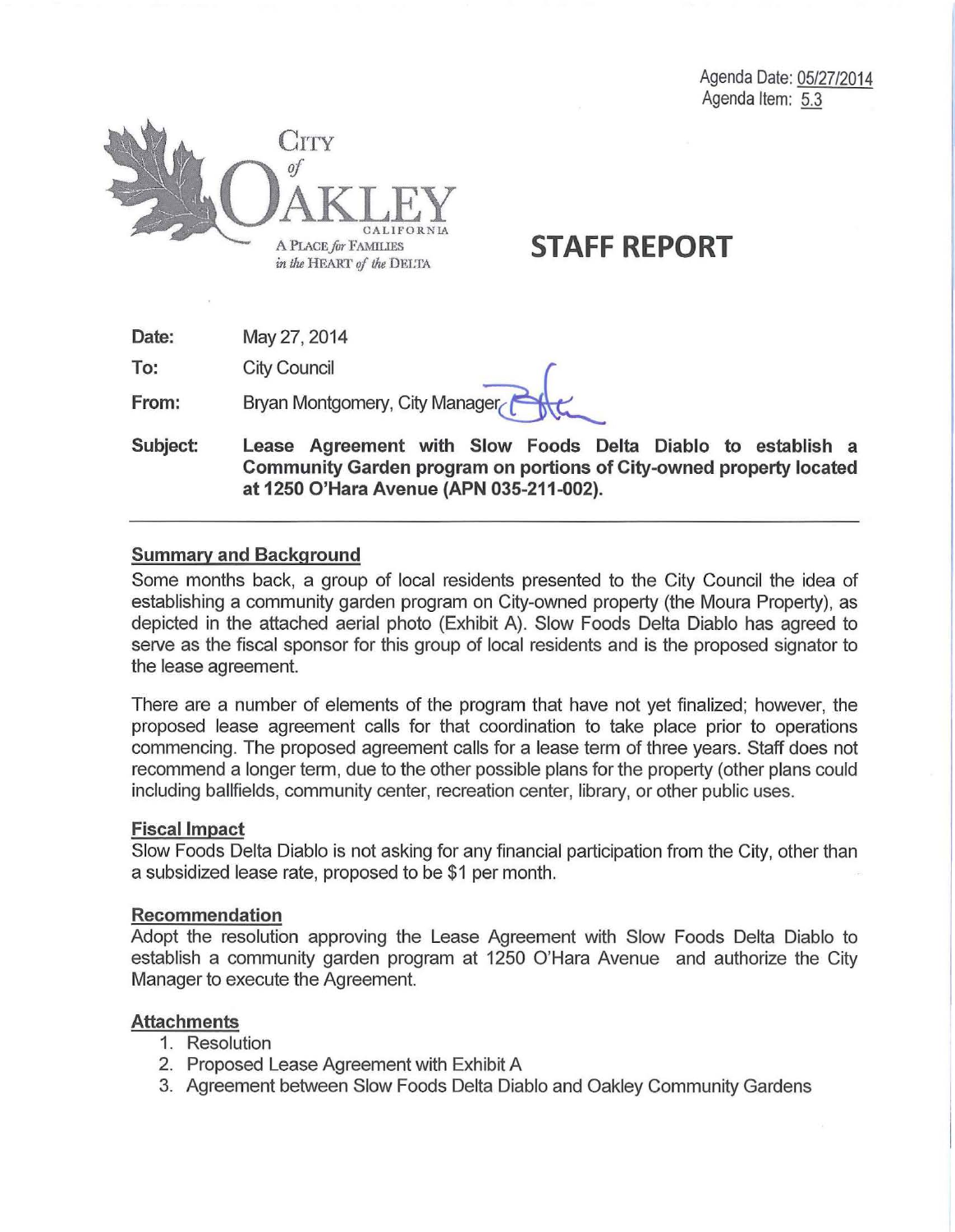**RESOLUTION NO. \_\_\_ \_** 

### **RESOLUTION OF THE CITY COUNCIL OF THE CITY OF OAKLEY AUTHORIZING THE CITY MANAGER TO EXECUTE A LEASE AGREEMENT WITH SLOW FOODS DELTA DIABLO TO ESTABLISH A COMMUNITY GARDEN PROGRAM AT 1250 O'HARA AVENUE IN OAKLEY**

**BE IT RESOLVED** by the City Council of the City of Oakley that the attached Lease Agreement with Slow Foods Delta Diablo, is hereby approved, and the City Manager is authorized to execute it on its' behalf.

The foregoing resolution was introduced at a regular meeting of the Oakley City Council held on the 27th day of May 2014, by Councilmember and the moved its adoption, which motion being duly seconded by Councilmember **, was upon voice vote carried** and the resolution adopted by the following vote:

AYES:

NOES:

ABSTENTION:

ABSENT:

**APPROVED:** 

Randy Pope, Mayor

**ATTEST:** 

Libby Vreonis, City Clerk Date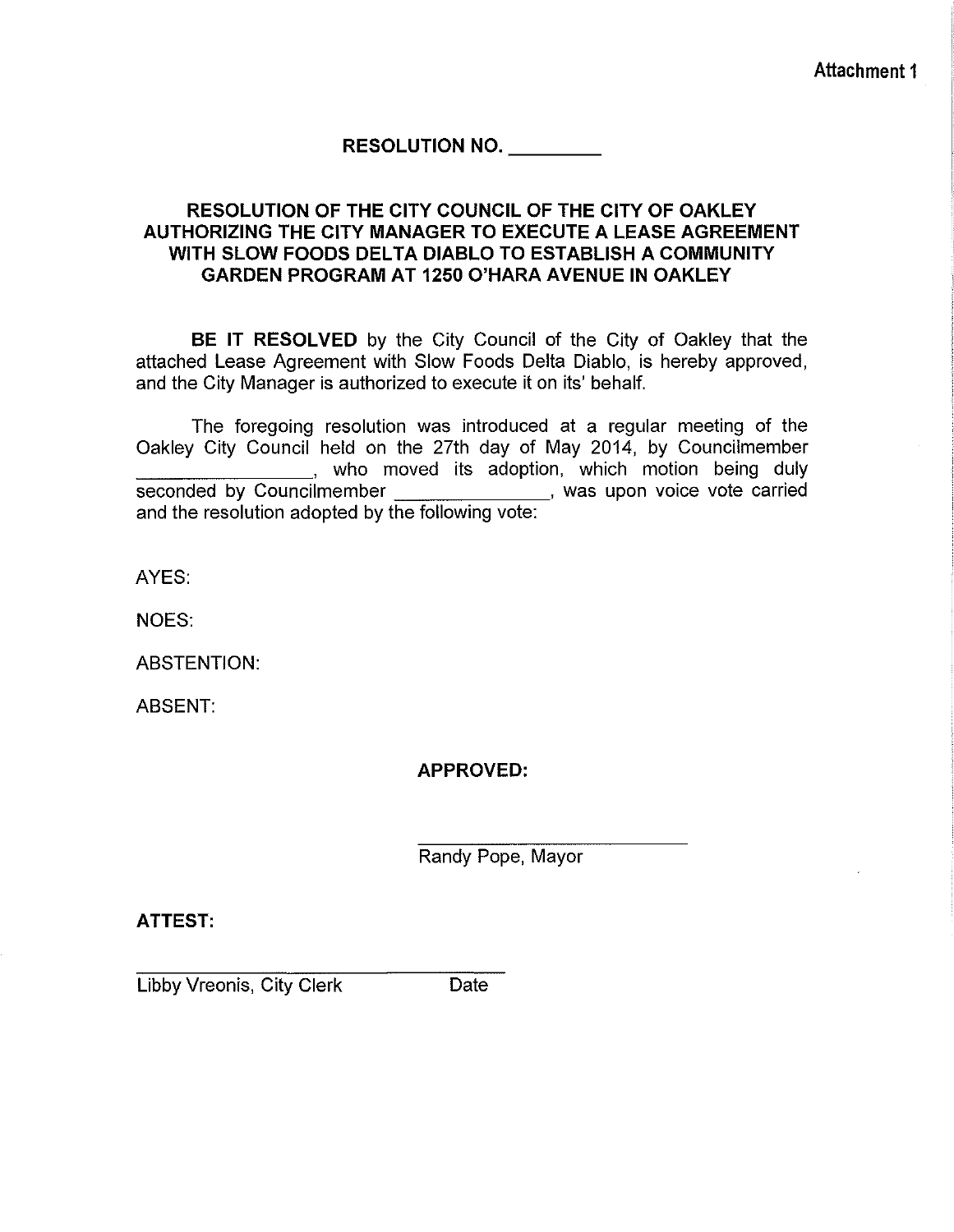#### **LEASE AGREEMENT**

#### **City of Oakley/Slow Food and Oakley Community Gardens**

#### **Portions of 1250 O'Hara Avenue, Oakley, CA**

**THIS LEASE AGREEMENT** is entered into this day of the mass of the pass of the set of the set of the set of the set of the set of the set of the set of the set of the set of the set of the set of the set of the set of the between the City of Oakley, a municipal corporation ("CITY") and Slow Foods Delta Diablo, a California nonprofit organization, acting as fiscal sponsor to Oakley Community Gardens (collectively "LESSEE").

#### *Recitals*

- A. CITY owns real property at 1250 O'Hara Avenue, Oakley, California, portions of which are currently surplus to the CITY's immediate needs ("the site" or "the property").
- B. LESSEE desires to develop and conduct community garden activities on the subject site.
- C. CITY is willing to make the site available on a contingent and interim basis, depending upon variables including the intensity of uses desired by LESSEE and future governmental needs for the property.

#### **Now, therefore, the parties agree as follows:**

- 1. The property which is the subject of this Lease is generally depicted on the attached Exhibit "A", being a portion of 1250 O'Hara Avenue, Oakley, California, portion of APN 035-211-002 The portions designated for LESSEE's use are limited to the areas identified on Exhibit "A".
- 2. The term of this Lease is 36 months, commencing on June 15, 2014 and terminating on June 15, 2017. Any extension of this Lease shall be subject to the sole discretion of CITY, which makes no representation that the property will be available for LESSEE's continued operations following the termination date, the parties understanding that other governmental priorities for the property may develop. CITY is under no obligation to provide relocation assistance in any form or amount.
- 3. Rent shall be the sum of Twelve (\$12.00) Dollars per year, payable prior to the commencement date established herein and prior to the commencement of the second year of the term.
- 4. Because LESSEE's development plan and specific intended uses for the property are not fully established at this time, the City Council directs the City Manager to supervise and monitor the scope and operation of LESSEE's proposed activities. Prior to commencing operations, LESSEE shall submit to the City Manager and receive his/her approval for the following:
	- a) A site plan, showing location of proposed planting areas and any improvements, all of which shall be of a temporary nature;
	- b) A financial plan, indicating fees or dues to be collected and anticipated expenses and revenues;
	- c) An irrigation plan, indicating the source of water. CITY makes no representation that water is available from its sources.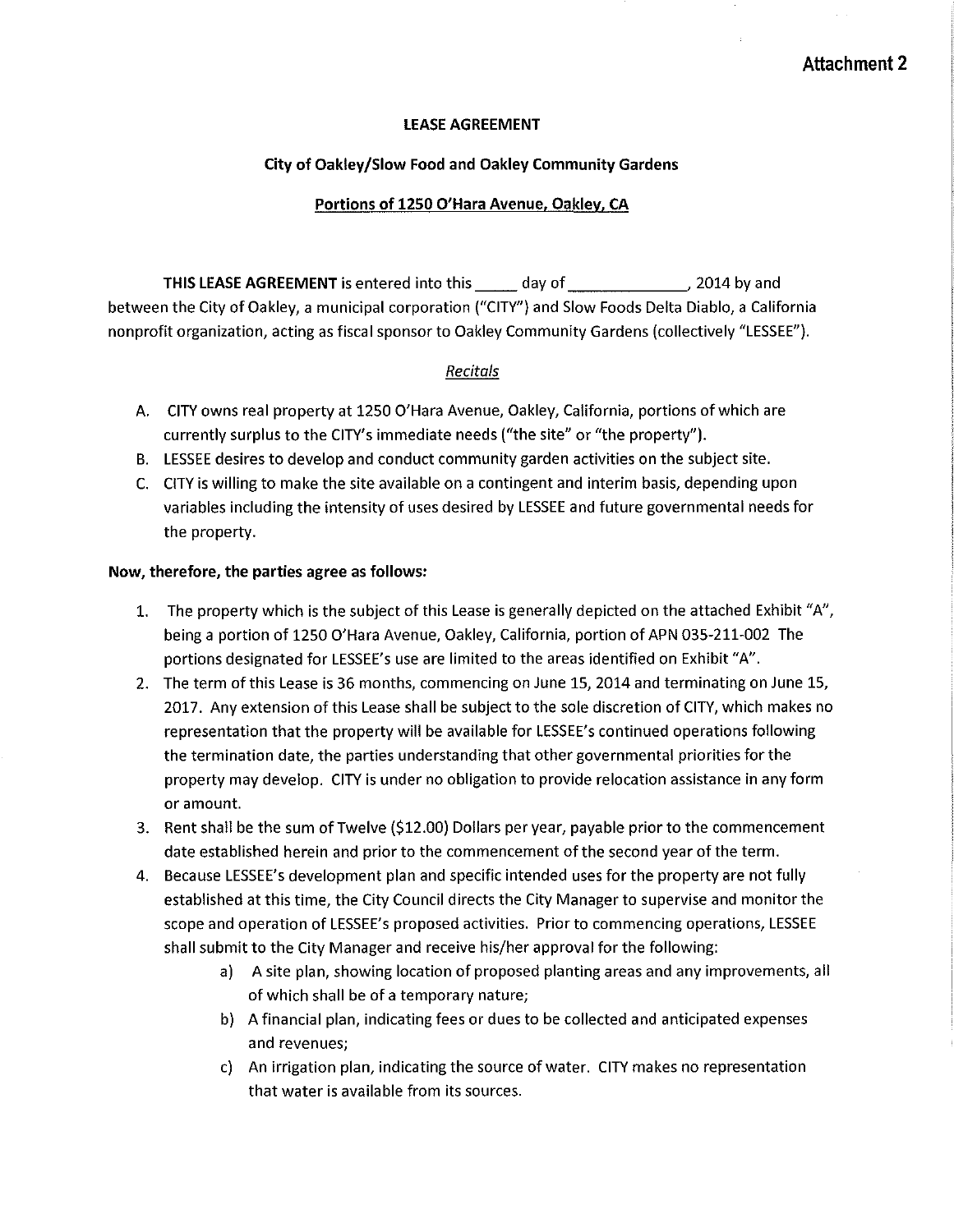d) Access driveway and parking area plan.

The City Council grants the City Manager supervisory authority over any and all rules and regulations for the use of the site, and may promulgate directives to LESSEE from time to time regarding operations on the property. Such directives shall be aimed at preserving the integrity and appearance of the property, avoiding public or private nuisances, and protecting the CITY's other operations on the city-developed portions of the site. LESSEE shall comply with any and all such directives, subject to its right to appeal any such directive to the City Council for final determination.

- 5. The premises are leased for the purpose of establishing community garden plots, which shall be available to members of the general public and Oakley community pursuant to reasonable rules and regulations which LESSEE may adopt subject to the City's approval. Any cultivation of cannabis/marijuana or any crop/product prohibited or regulated by federal law is strictly prohibited, violation of which shall result in the immediate termination of this Lease. LESSEE is under an affirmative duty to patrol plots of community members to ensure compliance with this prohibition.
- 6. 6. LESSEE acknowledges that the adjacent Oakley Recreation Buildings are rented to private parties and are also utilized by various independent and City instructors of recreation and community programs. These uses shall have priority for the utilization of the existing parking lot. Further, public restrooms are not available on an ongoing basis, but are only open for the use of these rental and recreational programs.
- 7. No utilities are provided as part of this Lease by the CITY unless the City determines to allow the provision of water, which would be at LESSEE's expense.
- 8. LESSEE shall make no alterations to the property without consent of the City Manager and, due to the potentially short term of this Lease, make no improvements of significant value for which it would seek compensation upon termination of this Lease.
- 9. LESSEE understands that some expansion of use of scope of the operations may require land use approvals and/or environmental review by the City of Oakley. CITY does not make any representations about whether such approvals would be granted.
- 10. Any violation of the terms and conditions of this Agreement shall be justification for the immediate termination of this Lease.
- 11. Upon termination, LESSEE shall return the property to CITY in a vacant, clean and presentable condition. If LESSEE violates this provision, the CITY may, without liability to LESSEE, remove and/or destroy and such property and may recover from LESSEE its costs of cleanup.
- 12. LESSEE shall keep the subject property free from any and all liens or security arising from its operations and use of the property.
- 13. LESSEE shall comply with all governmental regulations regarding operations on the property.
- 14. There shall be no subletting of this Lease without CITY approval. In the event of any unapproved subletting or assignment, this Lease shall be voidable by the CITY.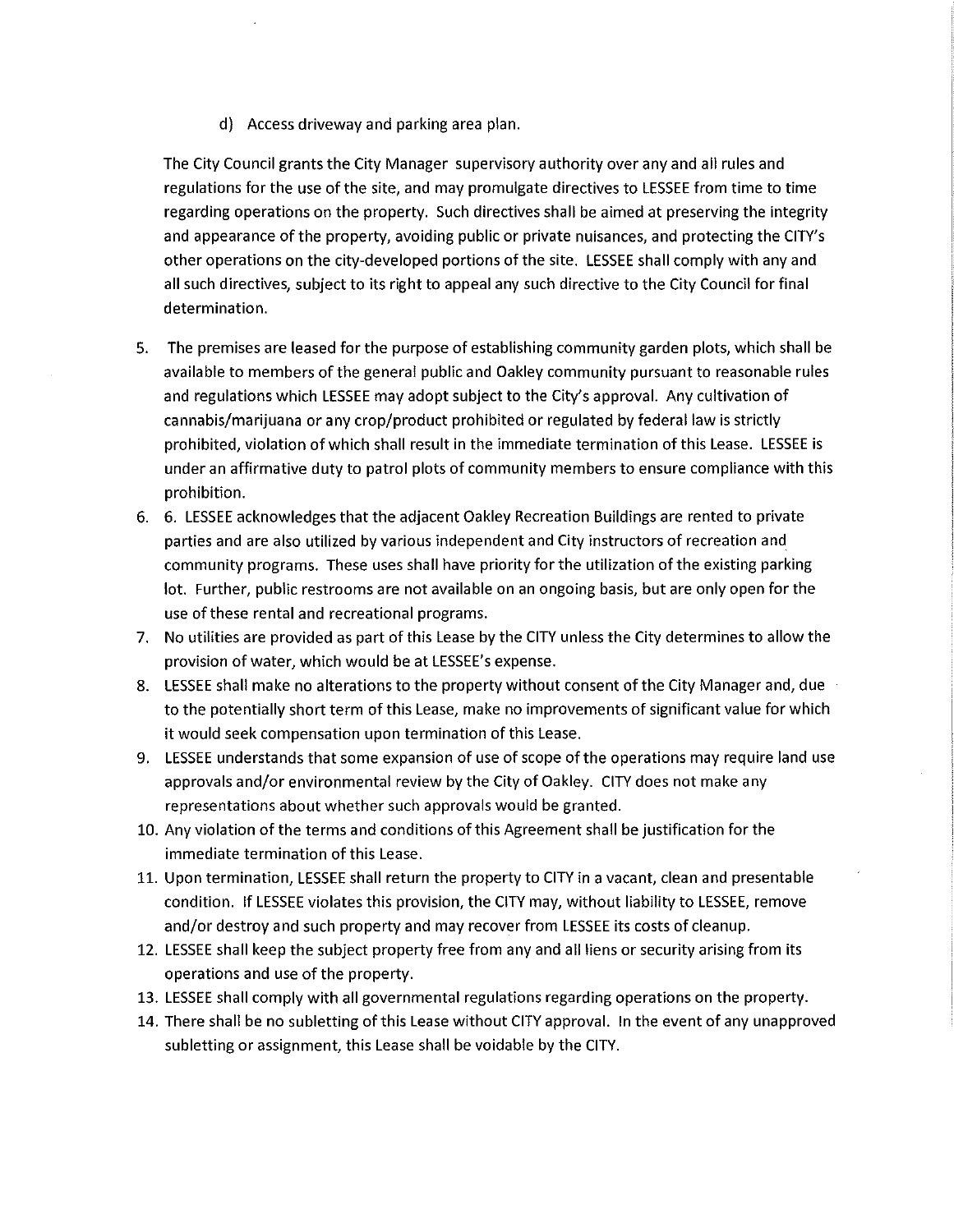- 15. LESSEE shall be responsible for any possessory interest tax which may be levied by Contra Costa County, as well as payment of any and all other taxes, liens or assessments which may be attributable to its operations.
- 16. LESSEE shall at all times during the effectiveness of this Lease maintain at its cost and expense satisfactory liability and property damage insurance in amount of at least \$250,000.00. The CITY shall be named additional insured under such policy. LESSEE shall defend, hold harmless, and indemnify the CITY, its officers, agents and employees from any claim, damage or liability associated with its use and/or operations on the property. LESSEE shall notify CITY at least ten (10) days prior to the cancellation or expiration of such insurance policy.
- 17. LESSEE shall not permit any public nuisance or violation of law, ordinance or regulation to occur on the property.
- 18. CITY is hereby granted the right to enter the property and to inspect same from time to time to determine compliance with this Lease. If the property is secured, CITY shall be granted access as reasonable times.
- 19. Unless otherwise approved by the City Council, a disaffiliation between Slow Food Delta Diablo and Oakley Community Gardens shall be construed to be a material breach of this Lease.
- 20. Any notice, demand or communication from one party to the other shall be deemed to have been properly given if delivered by personal service upon, or by mailing the same, postage fully prepaid thereon, and addressed as follows:

| To City:   | City Manager     |
|------------|------------------|
|            | City of Oakley   |
|            | 3231 Main Street |
|            | Oakley, CA 94561 |
| To Lessee: |                  |
|            |                  |
|            |                  |

An emergency telephone number and email address for Lessee shall be:

- 21. LESSEE shall not vacate or abandon the property. If the property takes on the appearance of being abandoned, the City Manager shall notify LESSEE of his/her determination and may thereafter declare this Lease to be cancelled and of no further force or effect.
- 22. Given the temporary and interim nature of this Lease, there shall be no relocation benefits, nor compensation for any improvements, interference with business or any other claim for reimbursement or damage upon the termination of this Lease or CITY's unwillingness to extend it.

(signatures)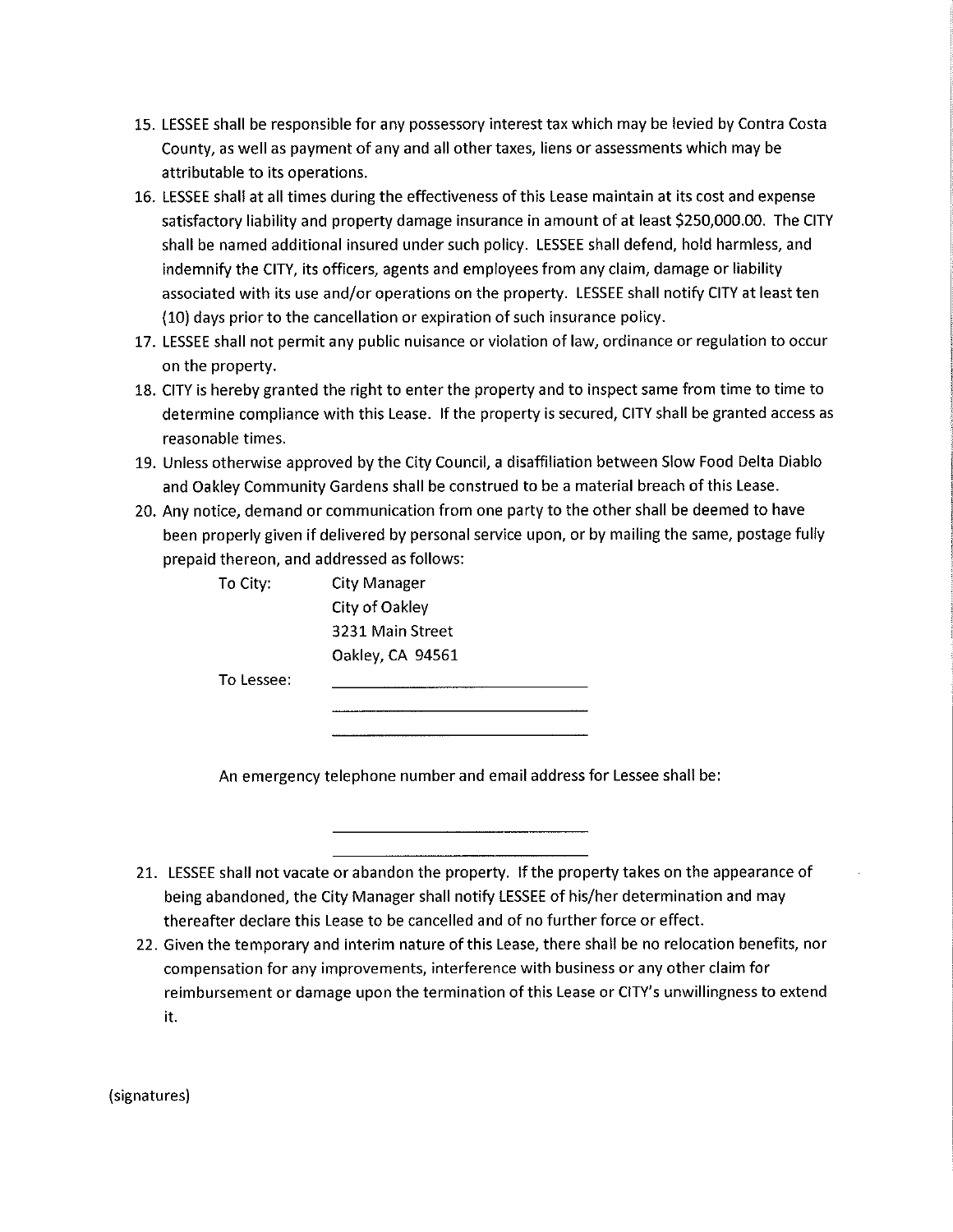# **Exhibit A**<br>Community Garden **Exhibit A**<br><sub>ommunity Gard</sub>

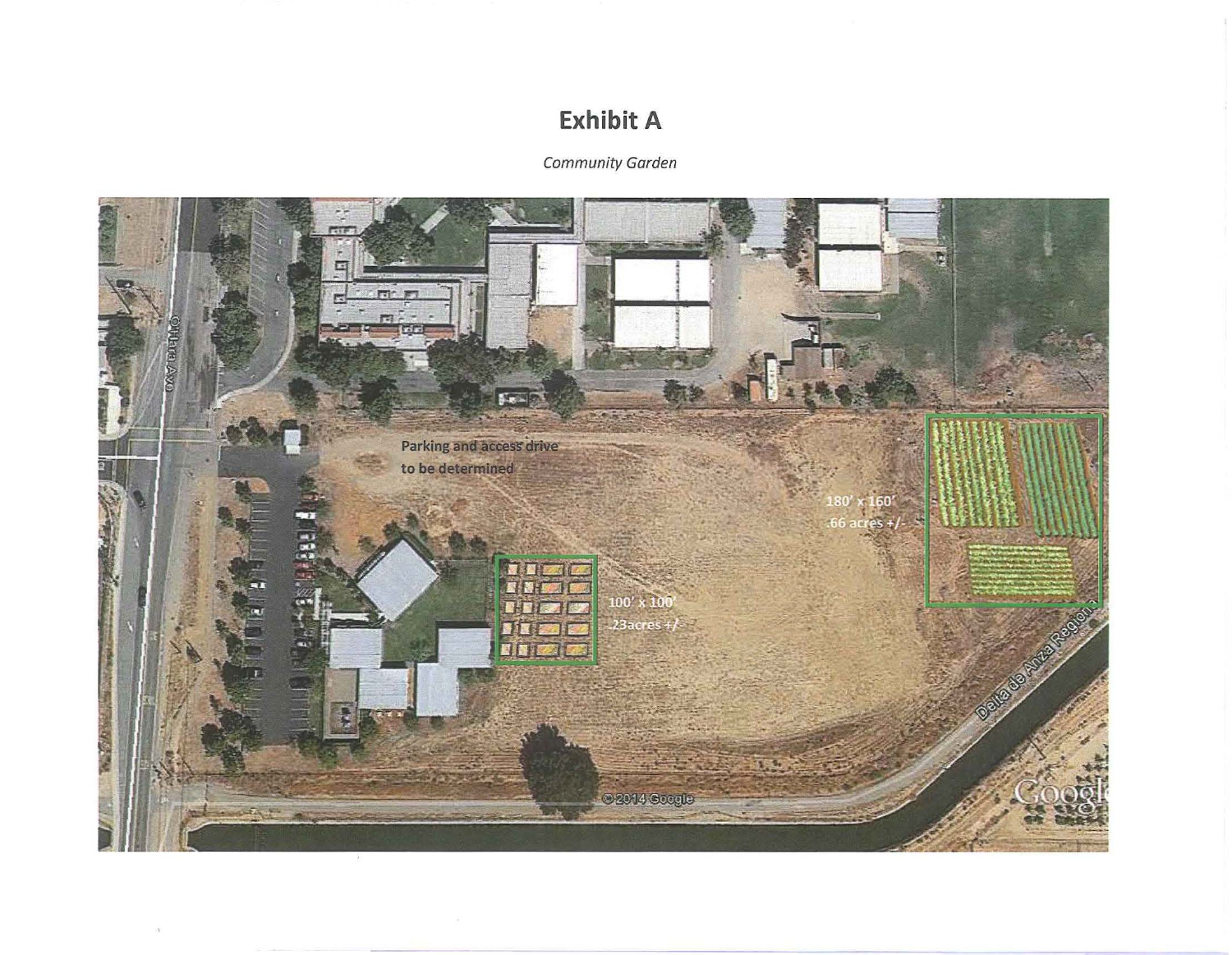

# Memorandum of Understanding Parties: Slow Food Delta Diablo and Oakley Community Gardens/Farm Date: April 15, 2014 Purpose: Fiscal Sponsor for non-profit star-up

Slow Food Delta Diablo (SFDD) is excited to collaborate with Oakley Community Gardens/Farm (OCGF) as a project of SFDD/community partner to support community gardens, educational facility and future farm. SFDD believes OCFG will impact local food systems by providing and increasing the community of Oakley with good, clean and fair food. We are pleased to provide fiscal sponsorship while OCGF obtains its 501(c)(3) status. We look forward to a productive, dynamic and positive partnership.

Purpose: This Memorandum of Understanding (MOU) establishes that SFDD will act as fiscal sponsor for OCGF until OCGF obtains a 501(c)(3) tax status, or until expiration and non-renewal of the MOU,

Scope of Services: OCGF is a program of SFDD and will solicit funds to support the program budgetary needs. All funds donated and designated for OCGF will be deposited into the SFDD account, designated for the use of the OCGF program. The funds will be used to support OCGF programming and administration. Additional cost to administer the fiscal sponsorship will be requested as necessary by SFDD.

**Oakley Community Gardens/Farm Responsibilities:** 

- 1. Paul Seger of OCGF will be the primary contact person to liaise with SFDD with regard to b OCGF financial matters.
- 2. OCGF will be responsible for maintaining internal financial records, which may or may not duplicate those maintained by SFDD.
- 3. OCGF will provide a summary invoice and appropriate receipts for each expenditure request to SFDD. Including the vendor, date(s), amount and purpose of expenditure.
- 4. OCGF will maintain a summary record of all monetary donations including copies of all checks.
- 5. OCGF will make donors aware of the fiscal sponsor arrangement with SFDD and will inform the donors to make checks payable to Slow Food Delta Diablo and designate the donation as "Oakley Community Gardens/Farm".
- 6. OCGF will provide donor information for all donations to SFDD for follow up with appropriate acknowledgment for tax purposes.
- 7. OCGF will maintain open communication with SFDD, especially regarding sponsorships, financial matters and any messaging that includes SFDD.